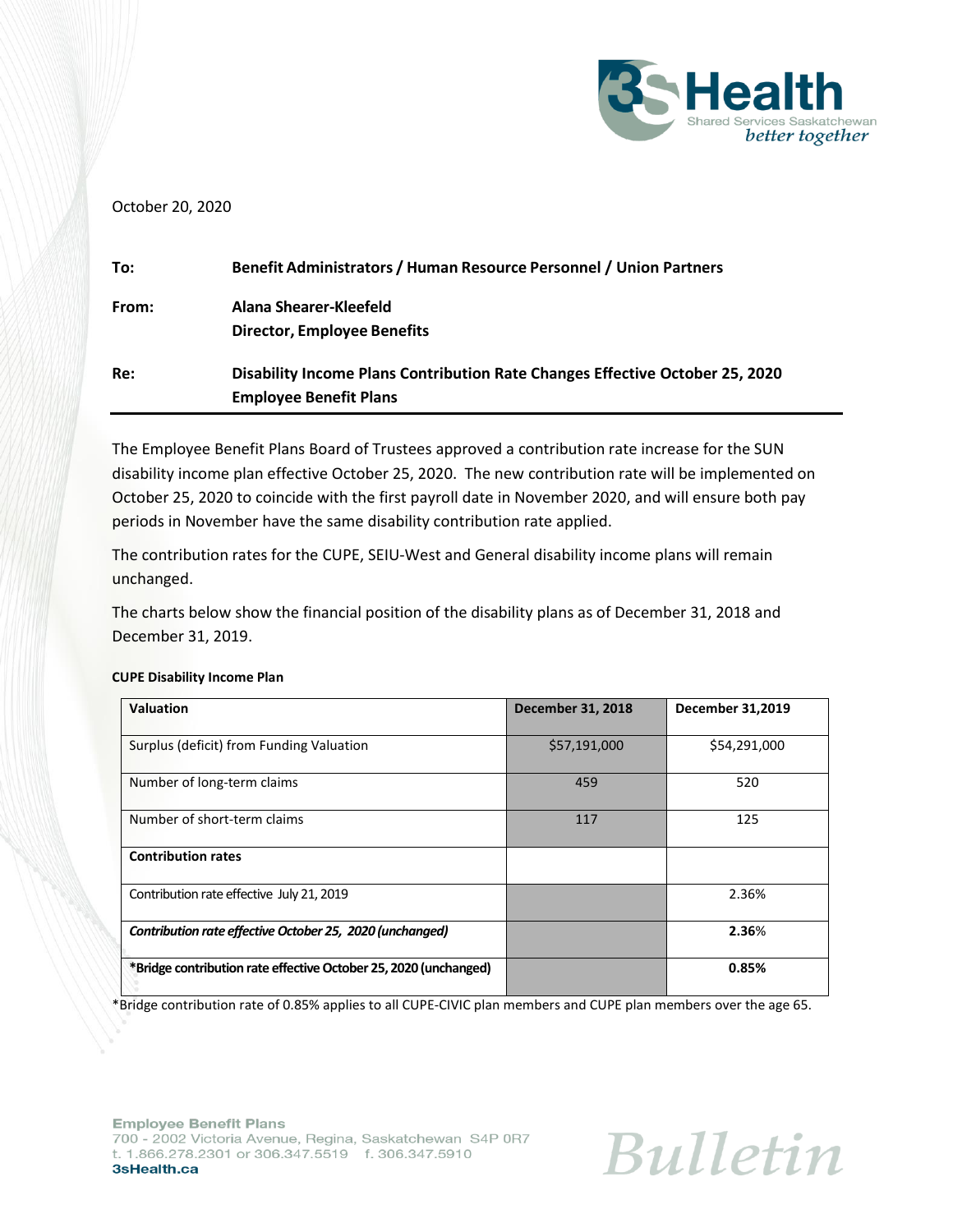

### **SUN Disability Income Plan**

| <b>Valuation</b>                                 | <b>December 31, 2018</b> | December 31, 2019 |
|--------------------------------------------------|--------------------------|-------------------|
| Surplus (deficit) from the Funding Valuation     | \$48,045,000             | \$42,285,000      |
| Number of long-term claims                       | 223                      | 254               |
| <b>Contribution rates</b>                        |                          |                   |
| Contribution rate effective July 21, 2019        |                          | 1.33%             |
| New contribution rate effective October 25, 2020 |                          | 1.46%             |

#### **SEIU-West Disability Income Plan**

| Valuation                                                        | <b>December 31, 2018</b> | December 31, 2019 |
|------------------------------------------------------------------|--------------------------|-------------------|
| Surplus (deficit) from Funding Valuation                         | \$36,004,000             | \$33,980,000      |
| Number of long-term claims                                       | 447                      | 442               |
| Number of short-term claims                                      | 85                       | 81                |
| <b>Contribution rates</b>                                        |                          |                   |
| Contribution rate effective July 21, 2019                        |                          | 2.26%             |
| Contribution rate effective October 25, 2020 (unchanged)         |                          | 2.26%             |
| *Bridge contribution rate effective October 25, 2020 (unchanged) |                          | 0.65%             |

**\*** Bridge contribution rate of 0.65% applies to SEIU-West plan members over the age 65.

### **General Disability Income Plan**

| Valuation                                                    | <b>December 31, 2018</b> | December 31, 2019 |
|--------------------------------------------------------------|--------------------------|-------------------|
| Surplus (deficit) from the Funding Valuation                 | \$30,024,000             | \$27,974,000      |
|                                                              |                          |                   |
| Number of long-term claims                                   | 183                      | 200               |
| <b>Contribution rates</b>                                    |                          |                   |
|                                                              |                          |                   |
| Contribution rate effective July 21, 2019                    |                          | 1.13%             |
|                                                              |                          |                   |
| New contribution rate effective October 25, 2020 (unchanged) |                          | 1.13%             |
|                                                              |                          |                   |